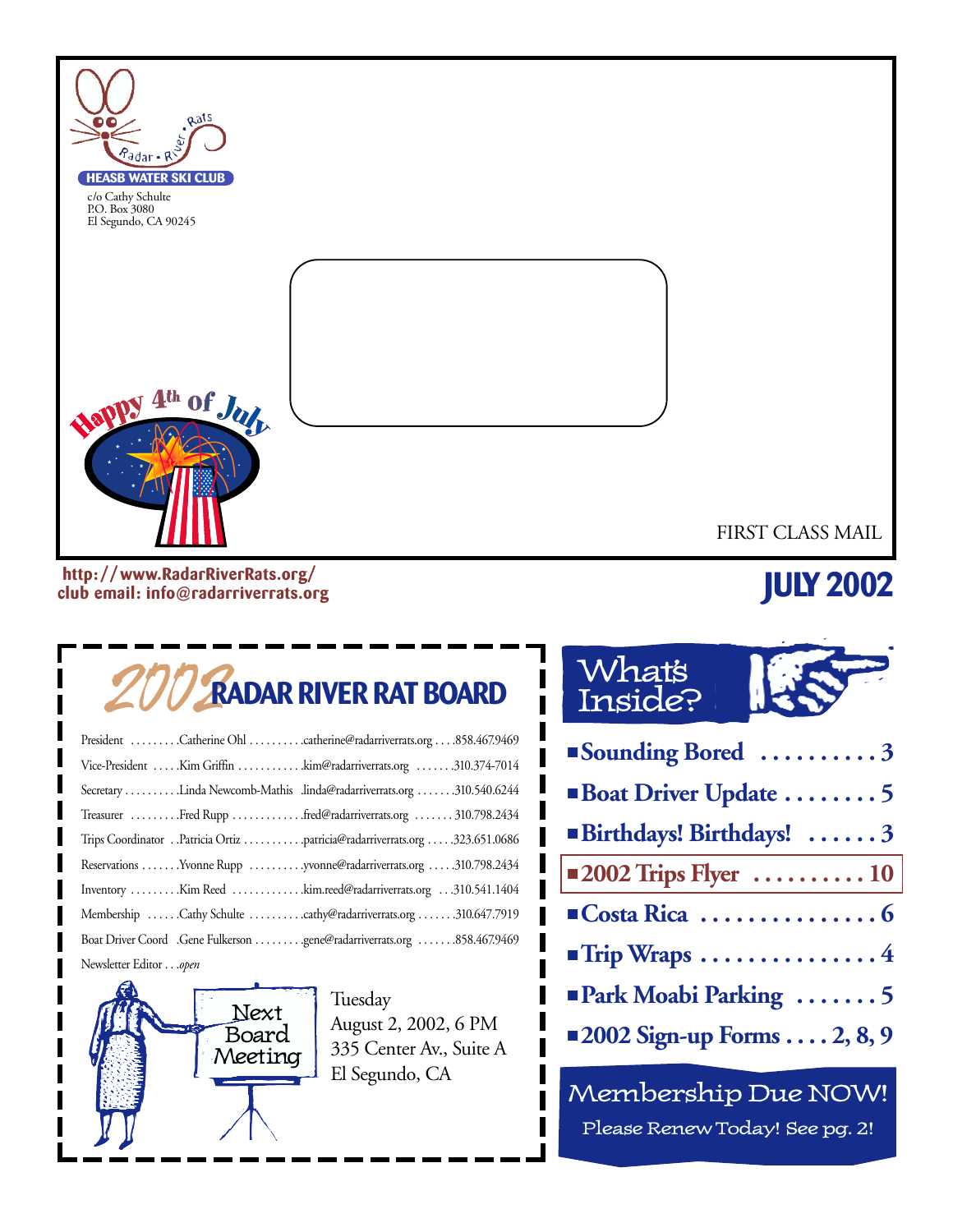# **2002 HEASB Water Ski Club Membership Application Please, ONE application form per membership type (Individual or Family)**

| Name(s):<br><u> 2000 - Jan Barnett, mars ann an t-Amhainn an t-Amhainn an t-Amhainn an t-Amhainn an t-Amhainn an t-Amhainn an </u>                                                                                             |                                                           |
|--------------------------------------------------------------------------------------------------------------------------------------------------------------------------------------------------------------------------------|-----------------------------------------------------------|
| E-Mail Address: ** International Address and Address and Address and Address and Address and Address and Address and Address and Address and Address and Address and Address and Address and Address and Address and Address a |                                                           |
| Birthday (Mo/Day):                                                                                                                                                                                                             |                                                           |
| Home Address:                                                                                                                                                                                                                  | Emergency: $\begin{pmatrix} 1 & 1 \\ 1 & 1 \end{pmatrix}$ |
| City:<br>$_$ State: $_$ $\frac{Zip:$ $_$                                                                                                                                                                                       | Contact:                                                  |

\*\* Note — Email will be the tool used for most of our communication with members. **Please print clearly**.

Raytheon Payroll Number: \_\_\_\_\_\_\_\_\_\_\_\_\_\_\_\_\_\_\_\_\_\_\_\_ LOC: \_\_\_\_\_\_ Bldg: \_\_\_\_\_\_ M/S: \_\_\_\_\_\_

The membership year is from April 1 through March 31.

Please check (ONE only) the type of membership that applies to you:

\_\_\_\_\$20.00 **Single Membership**

\_\_\_\_\$50.00 **Family Membership** (three or more skiers at same address and includes skiing kids under 18)

**There is no membership fee for a non-skiing child under the age of 12. However, ALL skiers must be members, regardless of age.**

A paper copy of the newsletter is available for \$10 a year

\_\_\_\_\$10.00 **Paper copy of the newsletter sent via US Mail.**

**Submit application with your check payable to HEASB WATER SKI CLUB by mail to: Cathy Schulte, P.O. Box 3080, El Segundo, CA 90245**

This form must be sent to Cathy. DO NOT send this application with your trip reservation or both will be returned, which will affect your trip reservation.

The Rats are always looking for volunteers.

Would you be interested in helping run the club? Yes \_\_\_\_\_\_\_\_\_\_ No\_\_\_\_\_\_\_\_\_\_ Maybe\_\_\_

WAIVER: I hereby, for myself, my heirs, executors and administrators waive and release any and all rights and claims I may have against HEASB Water Ski Club, Radar River Rats, Raytheon Employee Association (EA) or its representatives, agents, or board members of any and all injuries. The Raytheon Employee Association (EA) is a non-profit organization that has no association with Hughes Aircraft Company or Raytheon Systems Co.

| Signature | Date |
|-----------|------|
| Signature | Date |

Water Ski the Net! Check us out at http://radarriverrats.org **Sharehouse** July 2002 - pg 2

Revised 7/02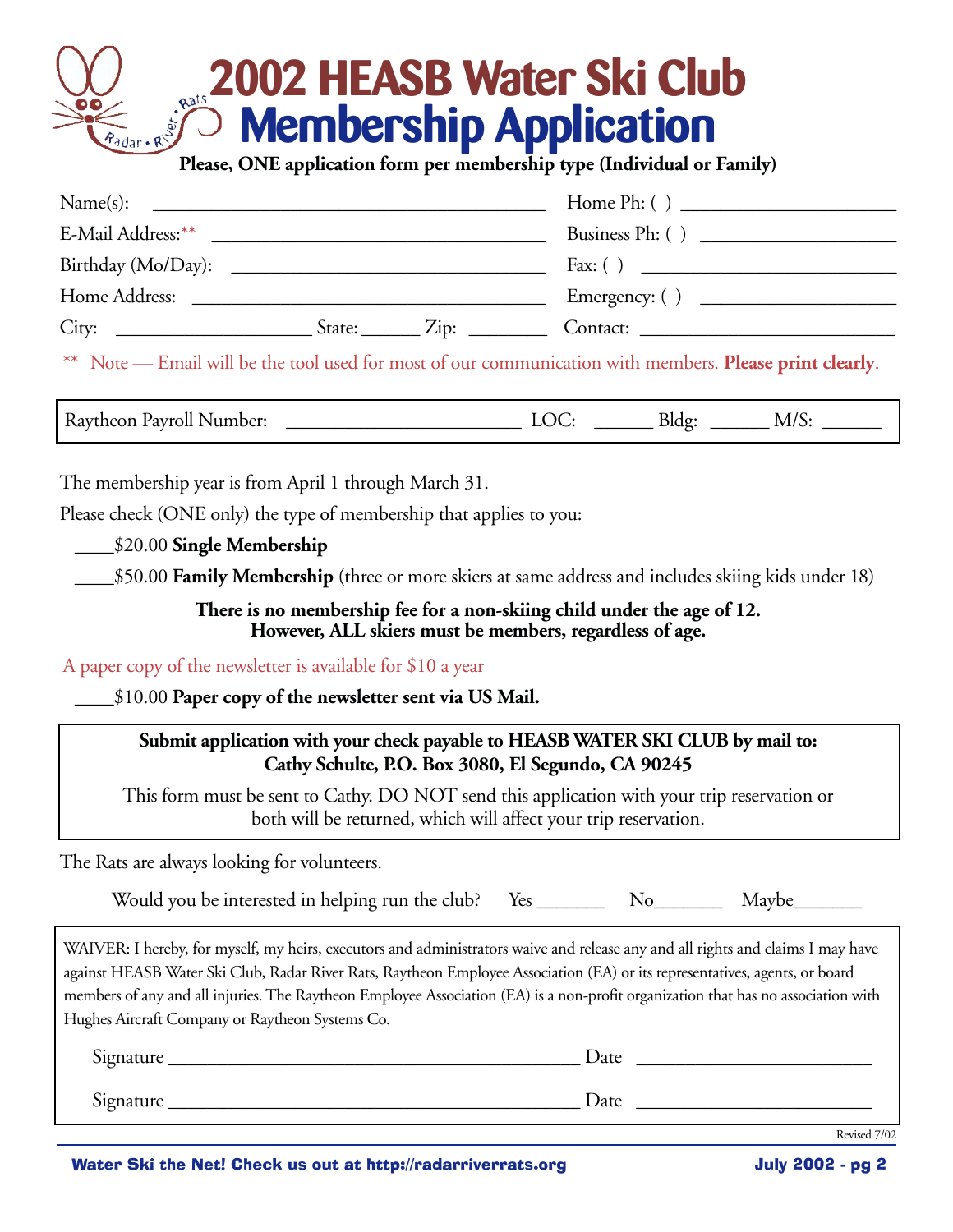# **SOUNDING BORED**

#### Board—

**Yvonne Rupp** will be back and doing the same excellent job she has always done as our Reservations Chairman. **Cindy Lemos** was injured this winter and just started a new job and so she will be unable to do Reservations for us this year. Cindy hopes to be back skiing by August.

### River Trips—

We've already had two fabulous trips to the river. **Kim Reed** was the trip leader for the first one that had **Bob-Tom Thompson** as the boat driver with **Paul Jackson** and **Mark Mathis** taking the kids out. I heard it was pretty windy, but still it was better than being in LA. Everyone pitched in to help out including **Cathy Schulte, Ellen Slaton, Carmen Jackson, Craig Henderson, Julie Wilder, Jami Thibault, Linda Newcomb-Mathis, Earl Kearney**.Taking advantage of the tube rides were **Jordyn** & **Michelle Mathis** and **Brian Jackson**.

## River Parking—

The hook ups that are now available on the point are causing us a few problems. Parking was limited before and has now become even more of a challenge. We ask



for your cooperation with the parking. See the map on page 5 of this newsletter for the latest in parking.

First off, you must request hook ups when you sign up. The first three sign-ups requesting hook ups get priority, after the boat drivers, of course. We are reserving the spot near the trailer for the trip leader. The park brought in a bunch of rock on our last trip to give us back the parking near the trees. We are still working this out so please be flexible and move your vehicle if asked to do so by the trip leader or a board member.

Bob-Tom recommends bringing a 25' extension cord (and a blender for Gene).

### Slalom Trips—

We had a very successful first trip. **Maury Adler** will be driving for the next trip on July 20, 2002. **There are only 4 more spots available for this trip**. We will be having a number of members from Beach Cities Ski Club joining us on this trip. Don't be left out. The trip is only 2 weeks away and

it looks to be a good one! ■

atherine

# **HAPPY BIRTHDAY TOYOU... HAPPY BIRTHDAY TOYOU...**

- **June**
- Craig Henderson 6/13 Kelly Podorsek 6/14 Paul Jackson 6/15 Gary Cann 6/26 Leif Widmayer 6/29

**July** Larry Davis 7/08  $Pam$  Malouf  $7/09$ Rick Fischer 7/16 Janice Hess 7/29

# **NEW AND RENEWING MEMBERS NEW AND RENEWING MEMBERS**

Larry Davis Rick Fisher Suzanne Gilbert Craig Henderson Betty Jeffery

Jim Jeffery Agnes Johnson Mary Kircher Peggy Knight Patricia Ortiz

Laura Priess Vicki Ripson Ellen Slaton Ashley Thompson Courtney Thompson

Robert Thompson Stephanie Thompson Diana Zelika-Zomer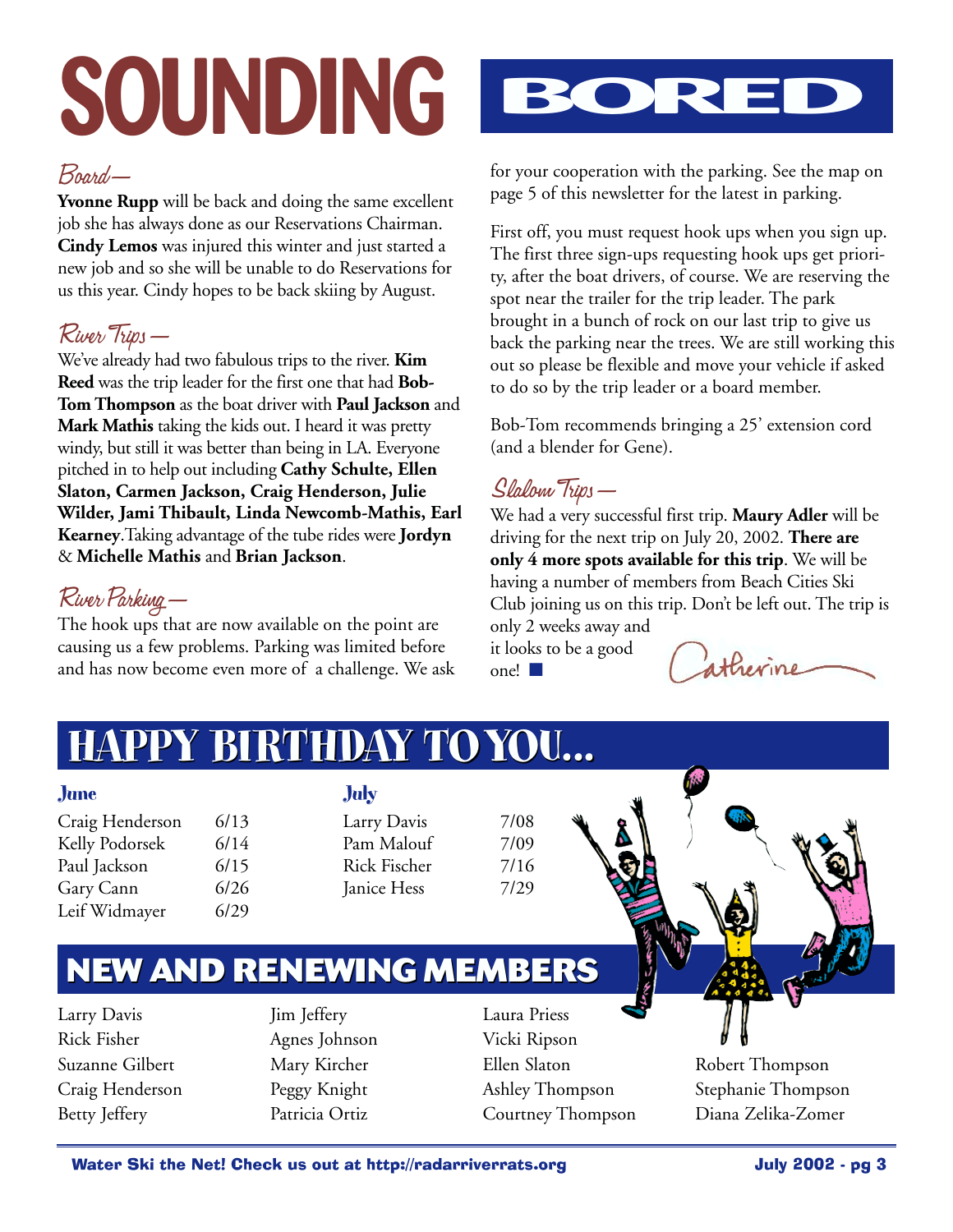# Jimmie Heuga Dinner

**Gene Fulkerson** outdid himself for the Jimmie Heuga Wine Maker Dinner. We had good participation from the Rats with **Paul** & **Carmen Jackson**, **Vicki Ripson** and **Patricia Ortiz** attending. **Linda** & **Mark Mathis** and **Scott** & **Kim Griffin** were unable to attend but send a donation anyway. Thanks to everyone we raised more than \$800 for the Jimmie Heuga Center for Multiple Sclerosis.

Here's what the rest of you missed out on. We will do it again and hope that more of you can join us.

Appetizers*Piper Heidsieck Extra Dry Champagne* Caviar on Toasted Sesame Crackers Brie laced with Raspberry Preserves

> *2000 Kenwood Reserve Sauvignon Blanc* Marinated Mushrooms, Southern Italian Style

Salad

*1999 EXP Tempranillo* Seared Ahi in Cracked Peppercorn

Second Course

*1999 St. Francis Cabernet Sauvignon* Escargot in Garlic Butter

Raspberry Sorbet Entrée

> *1999 Kenwood Mazzoni Zinfandel 1999 Kempton Clark Petite Sirah* Filet Mignon Grilled with Peppercorn Sauce Roasted Garlic New Potatoes Crisp Green Beans

Dessert

*2000 EOS "Tears of Dew" Moscato* Crème Brûlee





*Danielle, Jordyn, Kristine, Mandy, Courtney The kids wearing shirts & hats from Gene Kings of the Hill - Conor & Sean*

# River Trip: June 21-23

It was another great weekend with the Rats at Park Moabi. The Girls ruled on this trip with the girls outnumbering the Boys 8 to 2. **Sean** and **Conor Griffin** held their own and became kings of the rock pile with they attempted to transfer all the rocks from the hill to the hole in the sand. While **Michelle Mathis, Ashley Thompson** and **Erin Clark** skied, the little girls **Courtney Thompson, Jordyn Mathis, Kristine Aves** (**Agnes Johnson**'s granddaughter), **Mandy Razo** (**Peggy Knight**'s granddaughter), **Danielle Hess** played in the water.

**Gene Fulkerson** was back as trip leader and did a superb job with the chicken and top sirloin. He had ample help from **Linda Mathis, Peggy Knight, Kim Reed**, **Stephanie Thompson**. **Bob-Tom Thompson** provided the blender for the ice cream cocktails. **Jim** & **Janet Hess**, **Cathy Schulte** and **Vicki Ripson** especially enjoyed Happy Hour.

The boat drivers for the weekend were **Mark Mathis** and **Catherine Ohl**. **Bob-Tom** had his boat available to tow the kids around on the horseshoe ski and inner tube. First timer **Diana Zelika** (from Lativa) was a bit intimidated with it all. So she and **Sharianne Greer** went to get coffee and came back with a rental boat. They spent the afternoon exploring "The Sandbar." We finally got them out behind Cath's boat and both of them were able to get up





| <b>Exclusive</b>                                    | Name                                                                                                                                                                       |           | Indicate below the magazine(s) you would                                                                                                                                       |  |  |
|-----------------------------------------------------|----------------------------------------------------------------------------------------------------------------------------------------------------------------------------|-----------|--------------------------------------------------------------------------------------------------------------------------------------------------------------------------------|--|--|
| <b>Ski Club Member</b>                              | Mailing Address                                                                                                                                                            |           | like to receive by checking the appropriate<br>box. Also check renewal box if you are cur-<br>rently receiving the magazine. Include SEP-<br>ARATE CHECKS of \$17.97 for EACH. |  |  |
| <b>Offer</b>                                        | City<br>State                                                                                                                                                              | Zip       |                                                                                                                                                                                |  |  |
| 2 Years of SKI, SKIING,                             | Method of Payment: □ Check □ Visa □ MC □ AEX<br>$\frac{1}{2}$ Check # or Credit Card Number                                                                                |           | $\Box$ Ski Magazine<br>$\Box$ Renewal<br>$\Box$ Renewal                                                                                                                        |  |  |
| <b>Freeze, or Transworld</b><br><b>SNOWboarding</b> | Signature                                                                                                                                                                  | Exp. Date | $\Box$ Skiing Magazine<br>$\Box$ Renewal<br>$\Box$ Freeze                                                                                                                      |  |  |
|                                                     | Radar River Rats / NSCF - Promo Code 9CLU8-NSC<br>Ski Club                                                                                                                 |           | $\Box$ SNOWboarding<br>$\Box$ Renewal                                                                                                                                          |  |  |
| $\frac{1}{2}$ Only \$17.97                          | Send completed form and checks (if applicable) or completed credit card information to:<br>NSCF Magazine Program, Attn: Anke C., 929 Pearl St., Ste 200, Boulder, CO 80302 |           |                                                                                                                                                                                |  |  |



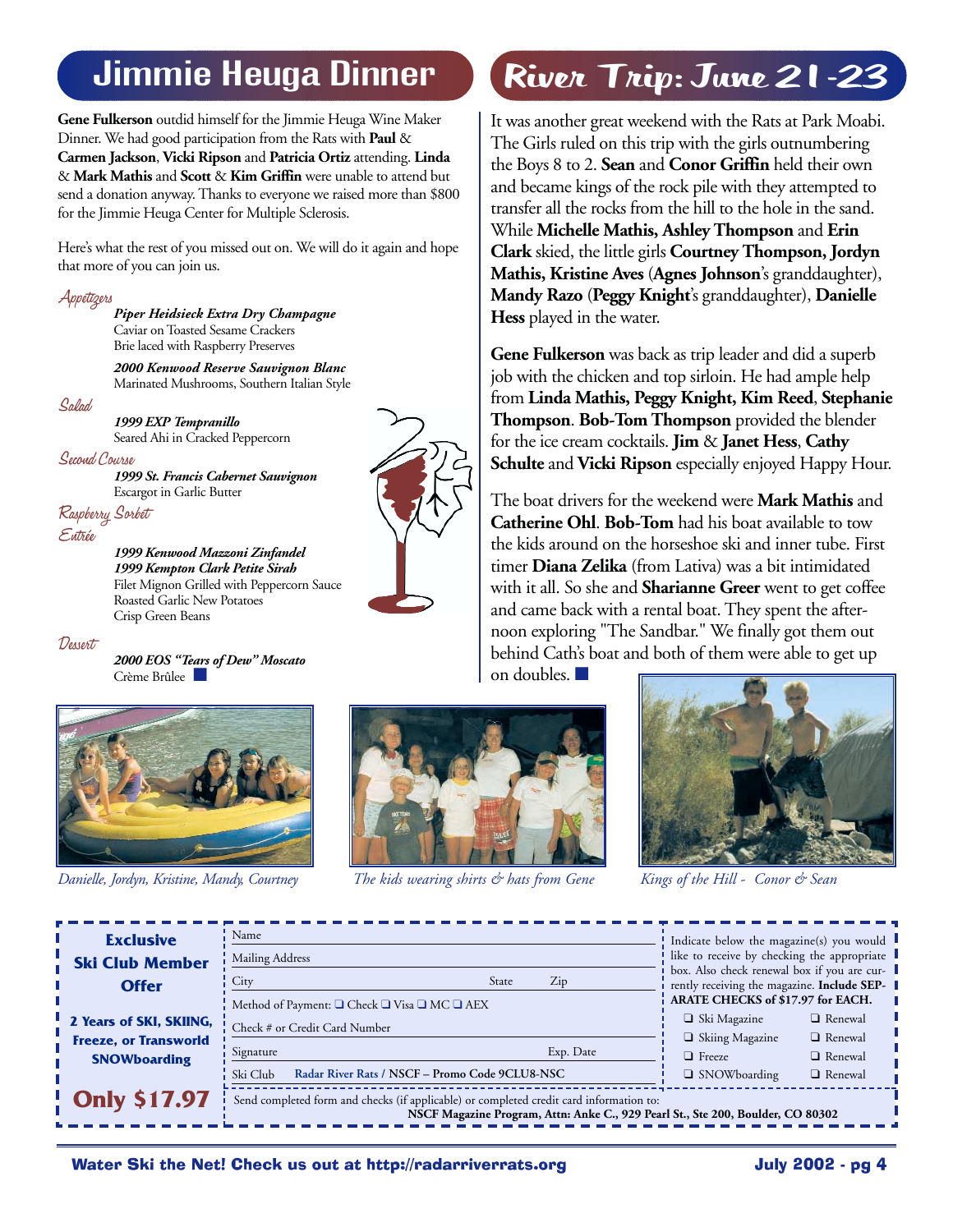

Boat Driver Assignments—

The forms are in and trips have been assigned. **Bob-Tom Thompson** and **Mark**



**Mathis** have already driven

one of their request trips. **Catherine Ohl** drove out of the queue. The queue now stands at **Paul Jackson, Bob-Tom Thompson, Mark Mathis, Gary Cann** and **Catherine Ohl**. The matrix to the right shows the boat driver's request trips. The "x" indicates that the driver is unavailable. ■

|             | Cath    |         | Paul Bob-Tom Mark |             | Gary    |
|-------------|---------|---------|-------------------|-------------|---------|
| $6/6 - 8$   | X       |         | request           | $\mathbf X$ |         |
| $6/21 - 23$ |         |         |                   | request     |         |
| $7/12 - 14$ | request |         | X                 |             |         |
| 7/26-28     |         | request |                   | X           |         |
| $8/9 - 11$  |         |         |                   | X           |         |
| $8/23 - 25$ |         | request |                   | X           |         |
| $9/6 - 8$   |         | X       |                   | X           | request |
| $9/20 - 22$ |         |         |                   |             | request |
| $10/4 - 6$  |         |         | request           |             |         |
| 10/18-20    | request |         |                   | request     |         |

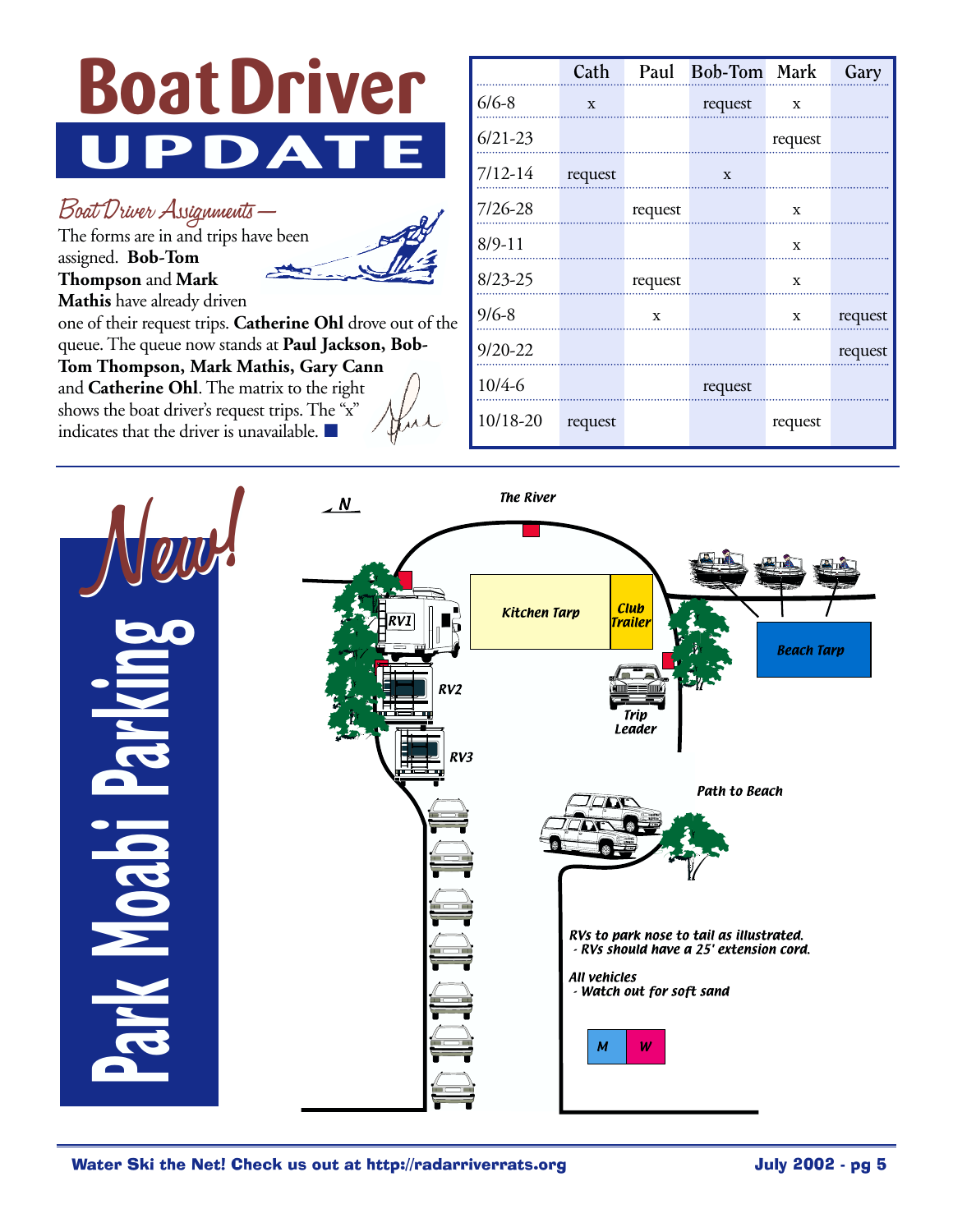# **Costa Rica**

*Pacific Rim presents*

*by Gene Fulkerson* **An Ecological Adventure to** 

**Costa Rica October 25 - 3 November 3, 2002**

(8 Nights)

## Package to Include—

- Round Trip Air from Los Angeles or San Diego to San Jose, Costa Rica via United Airlines
- Round Trip Ground Transfer from San Jose to Quepos to Arenal to San Jose
- 4 Nights Lodging (Double Occupancy) Quepos
	- Choice of two Hotels —

Hotels are next to each other and only 100 yds. from the beach and Manuel Antonio Park (in Quepos)

- 4 Nights Lodging (Double Occupancy) Tabacón
	- Tabacón Resort & Spa is at the foot of Arenal Volcano. Daily entrance to the Tabacón Hot Springs is included.
- Lots of Parties
- Souvenir, other goodies & so much more

# Price Does Not Include—

• US and Foreign Departure Fees and PFCs (est \$75)

# Taking Reservations & Deposits NOW—

- \$200 will hold your spot.
- Send deposit to Pacific Rim—

**c/o Gene Fulkerson 10818 Viacha Dr., San Diego, CA 92124 858-467-9469, gene@pacificrimalliance.org**

*Cancellation Policy will apply.* 



#### New York Steak with Green Peppercorn Sauce—

#### **Ingredients**

4 New York Steaks Fresh Ground Pepper Garlic Salt 1 cup Heavy Cream 2 tbs butter 1/3 cup Beef Broth 2 tbs Green Peppercorns Juice from the meat





#### **Preparation**

Season steak with fresh ground pepper and a touch of garlic salt. Grill steak to your taste (preferably rare). After grilling put on a plate and cover with foil to keep it warn. Remember that the meat will continue to cook after you take it off the grill.

In a saute pan, melt butter. Add heavy cream, broth, juice from the meat and peppercorns, and just bring to a boil

#### **Presentation—**

To serve, pour a quarter of the mixture over each steak. Serve with garlic

mashed potatoes and steamed broccoli.

#### **Wine—**

Central Holidays *Central Holidays* Best paired with a full bodied Cabernet, Syrah or Zinfandel. My personal choice would be a 1997 Kenwood Jack London Cabernet Sauvignon.

Serves 4. ■



**\$1,299**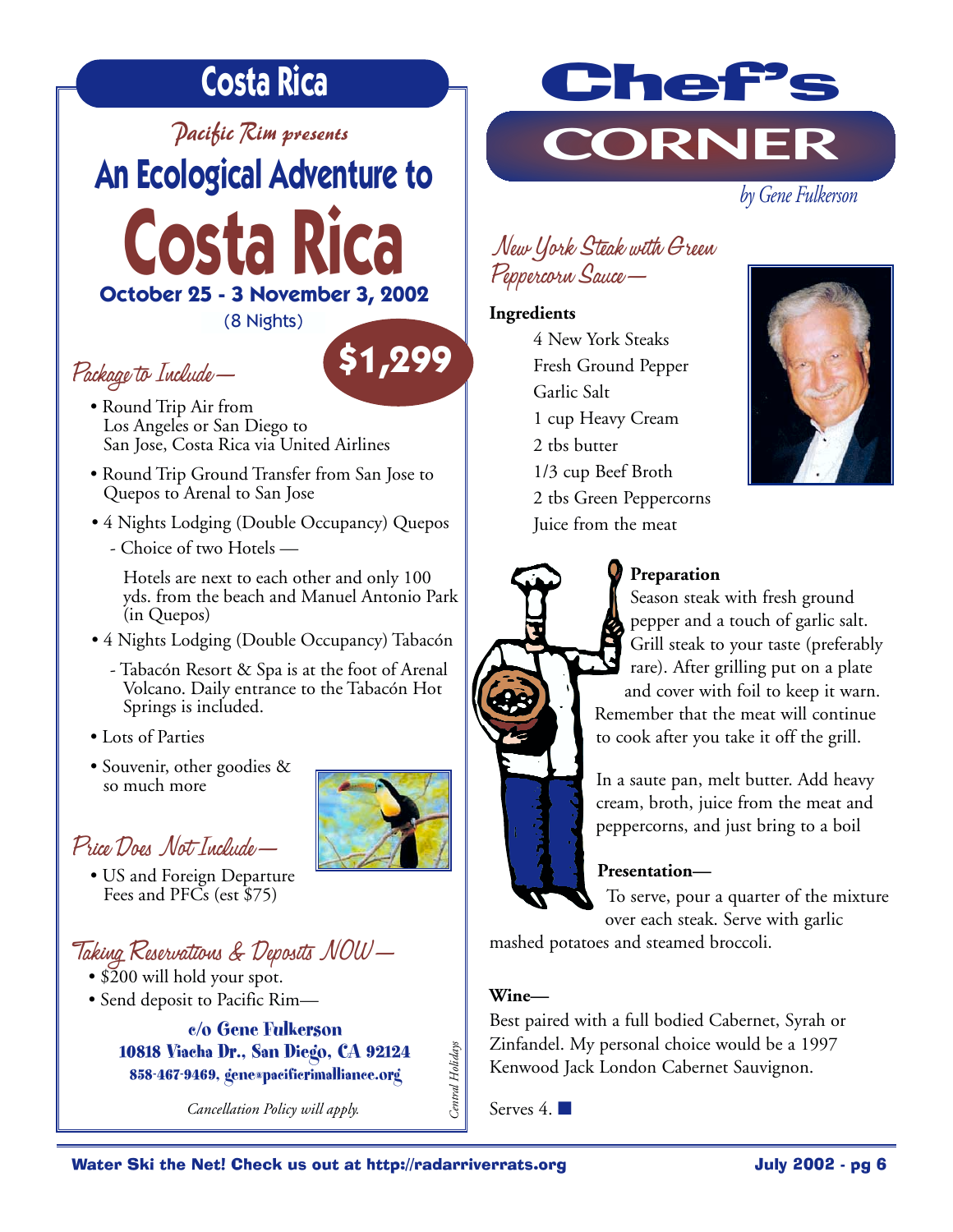# **PUBLIC AFFAIRS**

#### Southern Hemisphere Snow —

Ski Resorts in Australia, Chile and New Zealand all opened ahead of schedule in early June after snow came earlier than expected.

In Chile's case it has arrived in particular abundance with Portillo (www.skiportillo.com) already sitting on 4 meters (13 feet), and counting. The resort opened its lifts to day visitors on June 7th with the world famous Hotel Portillo opening on June 15th.

In Australia, Perisher Blue opened its mountains early offering three days of free skiing and snowboarding before the 2002 snow season officially opened on Saturday.

In New Zealand, skiers flocked to Mount Hutt and Queenstown's Coronet Peak for the start of the new season on the Queen's Golden Jubilee weekend. Mount Hutt ski area manager **Dave Wilson** said about 1700 people were on the mountain on Saturday and Sunday, making it the best start to a season for four years.

#### Ski Patrol Board Downsizes—

In a long-planned move to improve the responsiveness of the association's leadership, the board of directors of the National Ski Patrol (NSP) reorganized and downsized at its annual meeting. The NSP board voted to shrink

from 24 members to 13, create a new nominating committee, and establish a new selection process.

### Aspen Lawsuit—

On June 24, the Colorado Supreme Court overturned decisions made by lower courts regarding releases signed by parents on the behalf of their children. The case involved a 17-year-old boy lost

control while racing at Aspen and crashed into a tree, leading to his blindness. Lower courts had ruled against the plaintiff because the parents had signed a waiver. However, the Supreme Court wrote, "We hold that the

public policy of Colorado affords minors significant protections that preclude

a parent or guardian from releasing a minor's own prospective claim for negligence."

Durango Master Plan Approved... Again —

After being forced to vote again on Durango Mountain Resort's master plan by a petition drive organized

#### *by Catherine Ohl*

by Colorado Wild, the La Plata Board of County Commissioners voted unanimously 3-0 to uphold their previous approval. The approval clears the way for a public vote which will likely take place on August 13. Durango's 25-year master plan includes 1,649 real estate units and 400,000 square feet of retail space on 612 acres, mostly concentrated at the base of the ski area.

#### Colorado Skier Visits Down—

Despite the lack of early-season snow, the aftermath of 9/11 and a slowing economy, Colorado skier visits were only off by 4 percent over last year. Colorado Ski Country USA reports that there were 11,145,181 skier visits for the 2001/2002 season, a decrease of 521,491 over last season's total of 11,666,672. ■

# **Fitness**

### **Finding Max Heart Rate**

According to the American Heart Association, heart rates help you evaluate initial fitness levels, measure exercise intensity and monitor your progress.

The intensity of a workout can be measured as a percentage of your maximum heart rate. To calculate your max heart rate (MHR), subtract your age from 220 as follows:

#### MHR= 220 – age

People of the same age may have quite different maximum heart rates, so it's more accurate to calculate your MHR using a stress test rather than using an age-related formula. Check with your gym or doctor about taking a stress test. (Source: Heart-Rate Zones) ■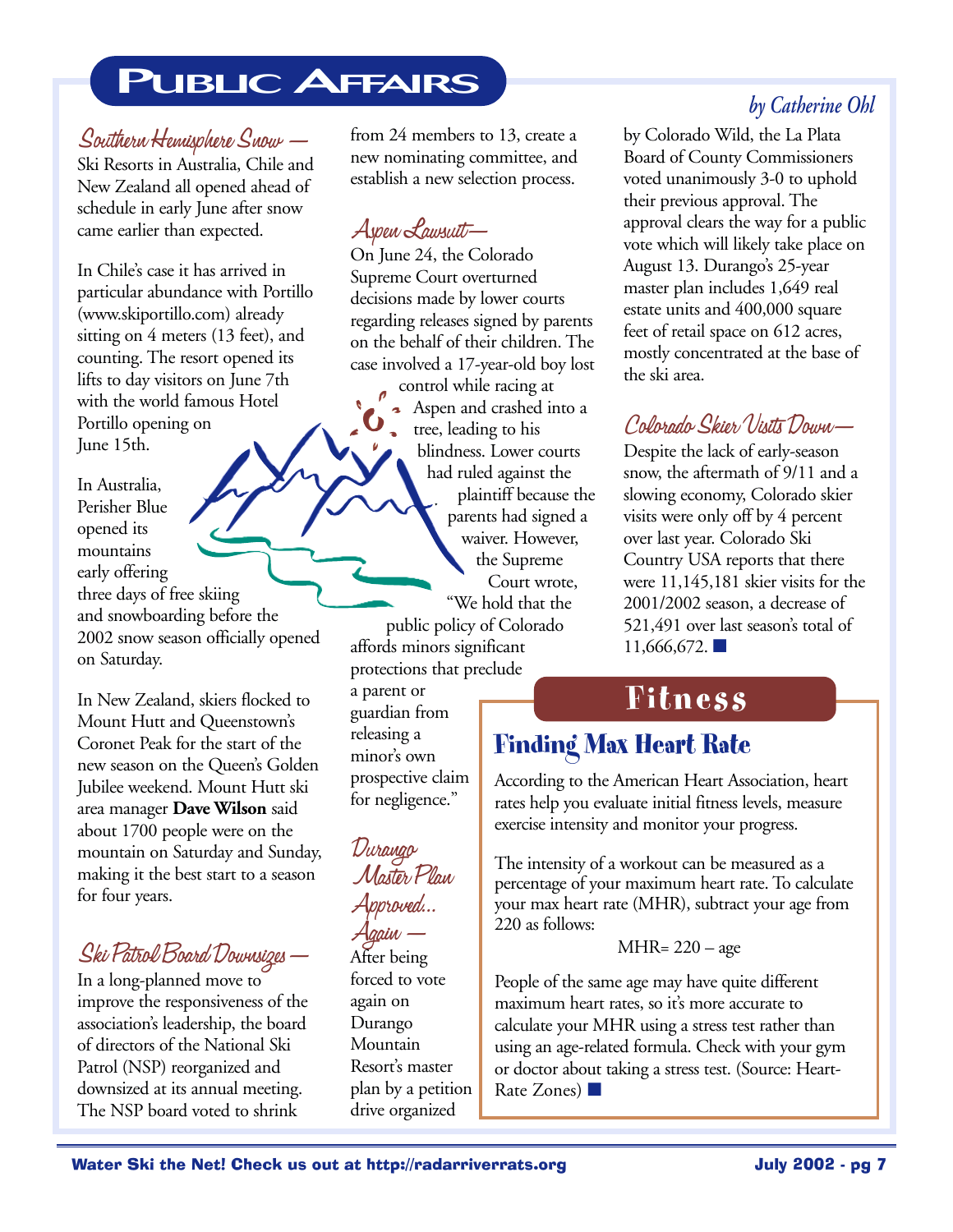

# **SLALOM TRIPS**

# 1 Day Water Skiing at Thompson's Ski Ranch

July 20 • August 17 • September 14

# **\$57 skiers / \$20 non-skiers**

Intermediate to Advanced Skiers

Alcohol NOT Allowed

|                                                                                                                                                                                                                                                                                                           |  | Only 4 Spots<br>available for |  |  |
|-----------------------------------------------------------------------------------------------------------------------------------------------------------------------------------------------------------------------------------------------------------------------------------------------------------|--|-------------------------------|--|--|
| <b>THOMPSON SKI RANCH SLALOM TRIP</b><br>To get on the waiting list, make checks payable to the HEASB WATER SKI CLUB and send to:<br>Catherine Ohl, 10818 Viacha Dr., San Diego, CA 92124-3421 (One form per person per trip)<br>For information, contact Catherine at rats@acatmeowz.com or 858-467-9469 |  |                               |  |  |
|                                                                                                                                                                                                                                                                                                           |  |                               |  |  |
| HOME PHONE: WORK PHONE:                                                                                                                                                                                                                                                                                   |  |                               |  |  |
| HOME ADDRESS: Latin and the state of the state of the state of the state of the state of the state of the state of the state of the state of the state of the state of the state of the state of the state of the state of the                                                                            |  |                               |  |  |
| <b>EMAIL ADDRESS:</b>                                                                                                                                                                                                                                                                                     |  |                               |  |  |
|                                                                                                                                                                                                                                                                                                           |  |                               |  |  |
|                                                                                                                                                                                                                                                                                                           |  | Revised 3/02                  |  |  |

Water Ski the Net! Check us out at http://radarriverrats.org **Sharehold State Ski the Net! Check** us out at http://radarriverrats.org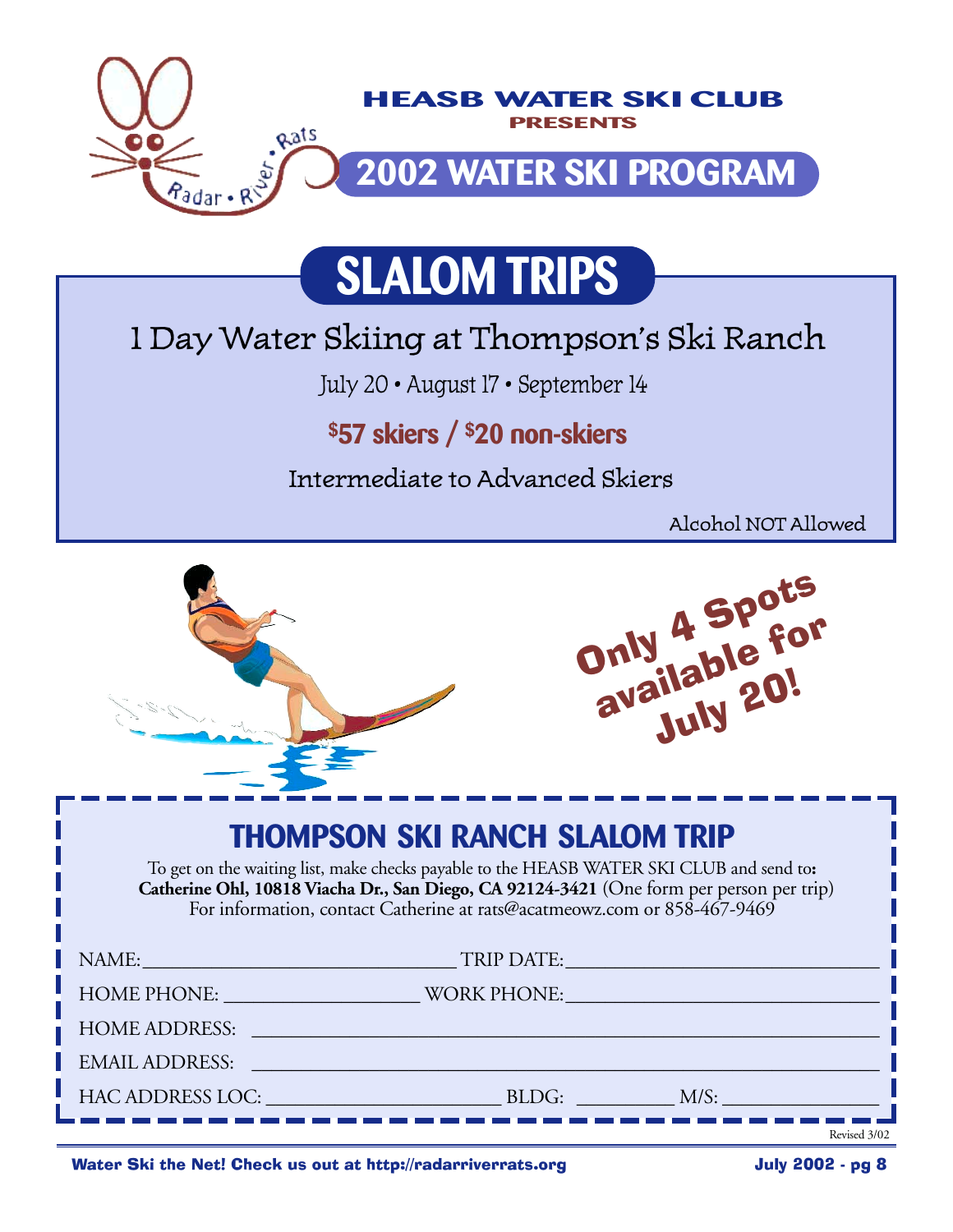# **2002 HEASB Water Ski Club Reservation Application**

(Please, ONE reservation form and ONE check for EACH person EACH trip)

| <b>Circle Trip Date:</b>                                                                                                                                                                                                                                                                                                                                                                                                                                                                                                                                                                                                                                                | $7/12-14$ $7/26-28$ | 8/9-11                                                                                                                                      | $8/23-25$ | $9/6 - 8$ | 9/20-22 10/4-6 10/18-20 |                                                                                                                     |  |
|-------------------------------------------------------------------------------------------------------------------------------------------------------------------------------------------------------------------------------------------------------------------------------------------------------------------------------------------------------------------------------------------------------------------------------------------------------------------------------------------------------------------------------------------------------------------------------------------------------------------------------------------------------------------------|---------------------|---------------------------------------------------------------------------------------------------------------------------------------------|-----------|-----------|-------------------------|---------------------------------------------------------------------------------------------------------------------|--|
|                                                                                                                                                                                                                                                                                                                                                                                                                                                                                                                                                                                                                                                                         |                     |                                                                                                                                             |           |           |                         |                                                                                                                     |  |
|                                                                                                                                                                                                                                                                                                                                                                                                                                                                                                                                                                                                                                                                         |                     |                                                                                                                                             |           |           |                         |                                                                                                                     |  |
|                                                                                                                                                                                                                                                                                                                                                                                                                                                                                                                                                                                                                                                                         |                     |                                                                                                                                             |           |           |                         |                                                                                                                     |  |
|                                                                                                                                                                                                                                                                                                                                                                                                                                                                                                                                                                                                                                                                         |                     |                                                                                                                                             |           |           | Phone: ()               |                                                                                                                     |  |
|                                                                                                                                                                                                                                                                                                                                                                                                                                                                                                                                                                                                                                                                         |                     | My reservation is for the following: ________Water skier \$89 ________Non-skier child (5-11) \$18<br>Non-skier \$42 Child (4 and under) \$0 |           |           |                         |                                                                                                                     |  |
| Make check payable and send with this form to: HEASB WATER SKI CLUB, P.O. Box 3080, El Segundo, CA 90245.                                                                                                                                                                                                                                                                                                                                                                                                                                                                                                                                                               |                     |                                                                                                                                             |           |           |                         |                                                                                                                     |  |
| Reservations must be received two weeks before the trip. Cancellation must be received IN WRITING AT LEAST TWO WEEKS<br>before trip date. No substitutions without the Trip Coordinator's permission. The HEASB Water Ski Club reserves the right to<br>reject a reservation. For further information, call Yvonne before 9 pm at 310/798-2434.                                                                                                                                                                                                                                                                                                                         |                     |                                                                                                                                             |           |           |                         |                                                                                                                     |  |
| REQUIRED CARPOOL INFORMATION (your form may be returned if not complete)                                                                                                                                                                                                                                                                                                                                                                                                                                                                                                                                                                                                |                     |                                                                                                                                             |           |           |                         |                                                                                                                     |  |
| or hauling supplies. Volunteer drivers are needed to provide the remaining transportation, taking AT LEAST two passengers and/or<br>food/drinks. Each passenger will pay the carpool driver for transportation expenses, an amount determined by the driver (typically<br>\$10-\$24). Most carpools leave the LA area on Friday after work and arrive at Park Moabi around midnight. Drivers of arranged/<br>approved carpools will be reimbursed for campground fees AFTER the trailer's packed on Sunday, about 2 pm. Your request for a<br>specific carpool is not guaranteed. Carpools will be non-smoking.<br>I agree to carpool as arranged/approved by the Club. |                     |                                                                                                                                             |           |           |                         |                                                                                                                     |  |
| NOTE: If you choose not to carpool, you will be required to pay campground fees (\$18 per night or \$6 per day use).<br>I am available to drive my vehicle to the river.                                                                                                                                                                                                                                                                                                                                                                                                                                                                                                |                     |                                                                                                                                             |           |           |                         |                                                                                                                     |  |
|                                                                                                                                                                                                                                                                                                                                                                                                                                                                                                                                                                                                                                                                         |                     |                                                                                                                                             |           |           |                         |                                                                                                                     |  |
|                                                                                                                                                                                                                                                                                                                                                                                                                                                                                                                                                                                                                                                                         |                     |                                                                                                                                             |           |           |                         |                                                                                                                     |  |
| I prefer a ride to the River. Carpool Driver Preference:                                                                                                                                                                                                                                                                                                                                                                                                                                                                                                                                                                                                                |                     |                                                                                                                                             |           |           |                         | • In addition, I have room for: #cases drinks: _________ #coolers: ______ #bags food: _____ #skis: _____            |  |
|                                                                                                                                                                                                                                                                                                                                                                                                                                                                                                                                                                                                                                                                         |                     |                                                                                                                                             |           |           |                         |                                                                                                                     |  |
| I would like a hookup on the point. (A limited number of hook-ups are available.)<br>I am willing to be a trip leader (reimbursement will be based on people count up to \$89 per trip leader).                                                                                                                                                                                                                                                                                                                                                                                                                                                                         |                     |                                                                                                                                             |           |           |                         | • Hook-ups will be assigned on a first signed-up basis. Hook-ups are \$35 a night. We reimburse up to \$18 a night. |  |
| <b>MEMBERSHIP</b>                                                                                                                                                                                                                                                                                                                                                                                                                                                                                                                                                                                                                                                       |                     |                                                                                                                                             |           |           |                         |                                                                                                                     |  |
|                                                                                                                                                                                                                                                                                                                                                                                                                                                                                                                                                                                                                                                                         |                     |                                                                                                                                             |           |           |                         |                                                                                                                     |  |

You must be a member of the HEASB Water Ski Club. The membership fee and application MUST be sent to Cathy Schulte at the location listed on the membership form. **(DO NOT INCLUDE MEMBERSHIP WITH THIS FORM.)**

I have paid my membership fee: \_\_\_\_\_\_\_ (Initial) (Non-skiers aged 0-11, membership not required)

#### **WAIVER MUST BE SIGNED AND ACCOMPANY PAYMENT**

I am aware that participation in the RADAR RIVER RATS' events, has, in addition to the usual risks, dangers and hazards associated with travel, water skiing, air chairing, skurfing and boating, including, but not limited to: boarding, riding and disembarking boats; changing weather conditions, exposed rock, earth, trees or other natural objects; the condition of the water, skis and boats; impact or collision with other skiers, boaters, jet skiers; the failure to ski safely or within one's own ability or within designated areas; negligence of other skiers, boaters and jet skiers and negligence on the part of the organizations or their staff. I am also aware that the risks, dangers and hazards referred to above exist throughout the area and that many are unmarked. I FREELY ACCEPT AND FULLY ASSUME ALL SUCH RISKS, DANGERS AND HAZARDS AND THE POSSIBILITY OF PERSONAL INJURY, DEATH, PROPERTY DAMAGE OR LOSS, RESULTING THEREFROM.

**PARTICIPANT** (Please print clearly) **SIGNATURE** (Parent if under age)